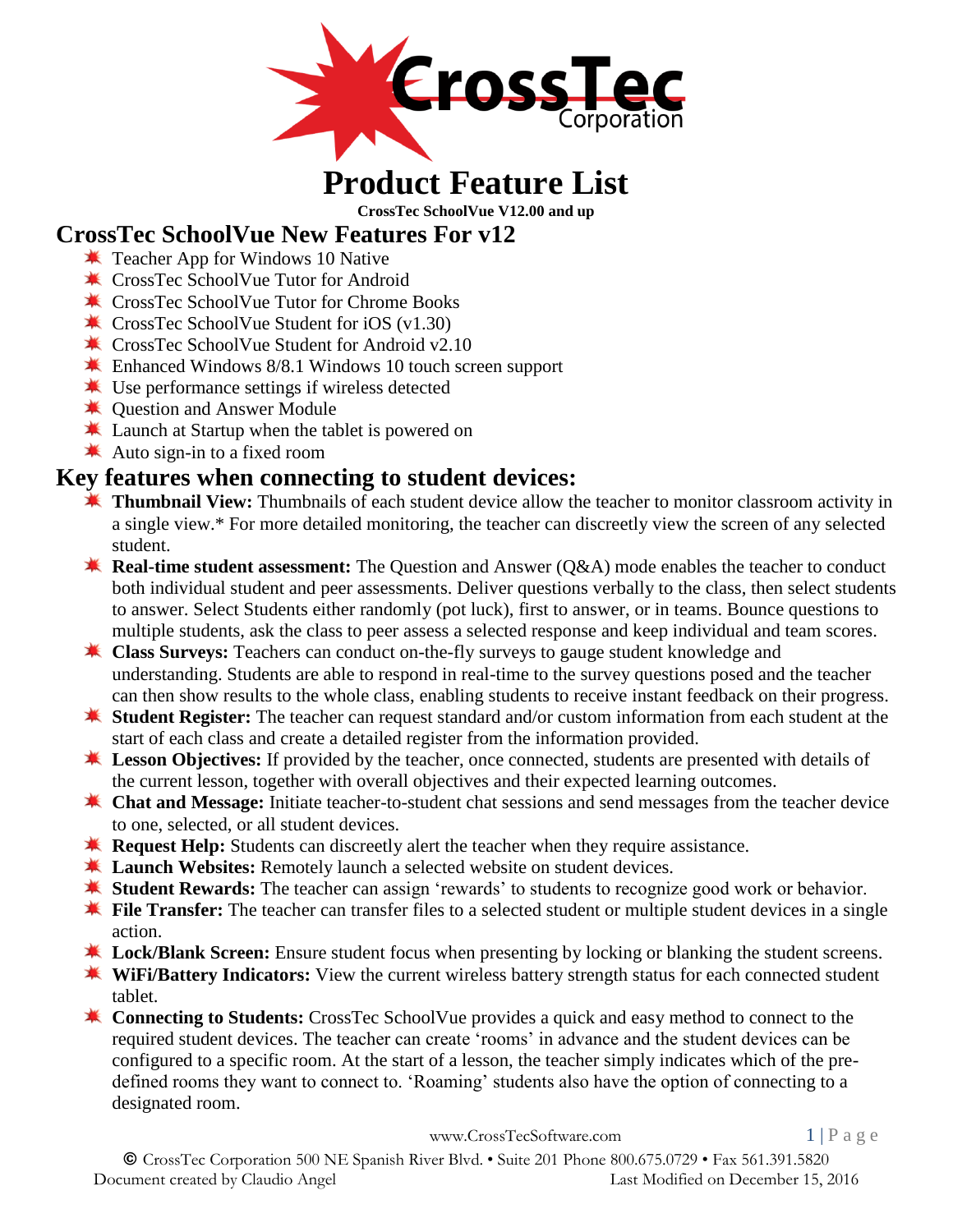

## **CROSSTEC SCHOOLVUE MANAGE FEATURES**

## **CrossTec SchoolVue allows a teacher to:**

- Power on or off and Log in/Log out all classroom computers from the teacher's PC.
- Blank all Student screens to gain attention and also lock the students' mice and keyboards.
- Automatically re-connect to students' PCs if they are rebooted.
- Use layouts of students on their screen to match the layout of the physical classroom.
- Use individual teacher profiles to deliver the features needed by each teacher.
- Use a one-click "Request Assistance" option from their toolbar if technical support is needed.

## **Classroom Printer and Device Management:**

- **EX** Prevent students from printing in the classroom.
- **<del></del>** Limit printer use by number of pages.
- $\triangleq$  Require teacher authorization prior to printing.
- **EX** Prevent individual printers from being used.
- Display a real-time print indicator identifying which student is currently printing.
- Show the number of paused print jobs requiring teacher attention.
- **EXECUTE:** Prevent data being copied to or from USB storage and CDR/DVD devices.
- **EXECUTE:** Prevent new network connections being created.

## **Classroom Student Register:**

- Request standard and custom information from each student at the start of class.
- **Example 1** Print the student register, including a total of any rewards or print jobs completed during the lesson.
- Use customized icons for students.

## **Hand out and collect Files in the Classroom:**

- **Distribute files and folders from the tutor's PC to multiple student devices.**
- Transfer files to and from a selected or multiple PCs in a single action.
- Hand out and automatically collect files with each student's details appended.
- Real-time feedback tells the teacher which students' files are ready for collection and which students need reminding.

## **CROSSTEC SCHOOLVUE INSTRUCT AND DEMOSTRATE FEATURES REAL-TIME INSTRUCTION (SHOW MODE)**

- \* Show the Tutor's desktop to all or selected students.
- Show just a selected application to students.
- Show a Replay file (previous screen recording video) to selected students.
- \* Show a video to selected students.
- Deliver presentations optimized for both wired and wireless classrooms.
- Leave a recording of your Show on the student's PC for future review.
- Use Audio mode to speak to students during a show.
- $\star$  Show a student screen to the rest of the class (Exhibit mode).
- Annotate the screen in either a Show or during Remote Control with a range of tools to aid in presenting (arrows, shapes, highlighters, text and more).

[www.CrossTecSoftware.com](http://www.crosstecsoftware.com/) 2 | P a g e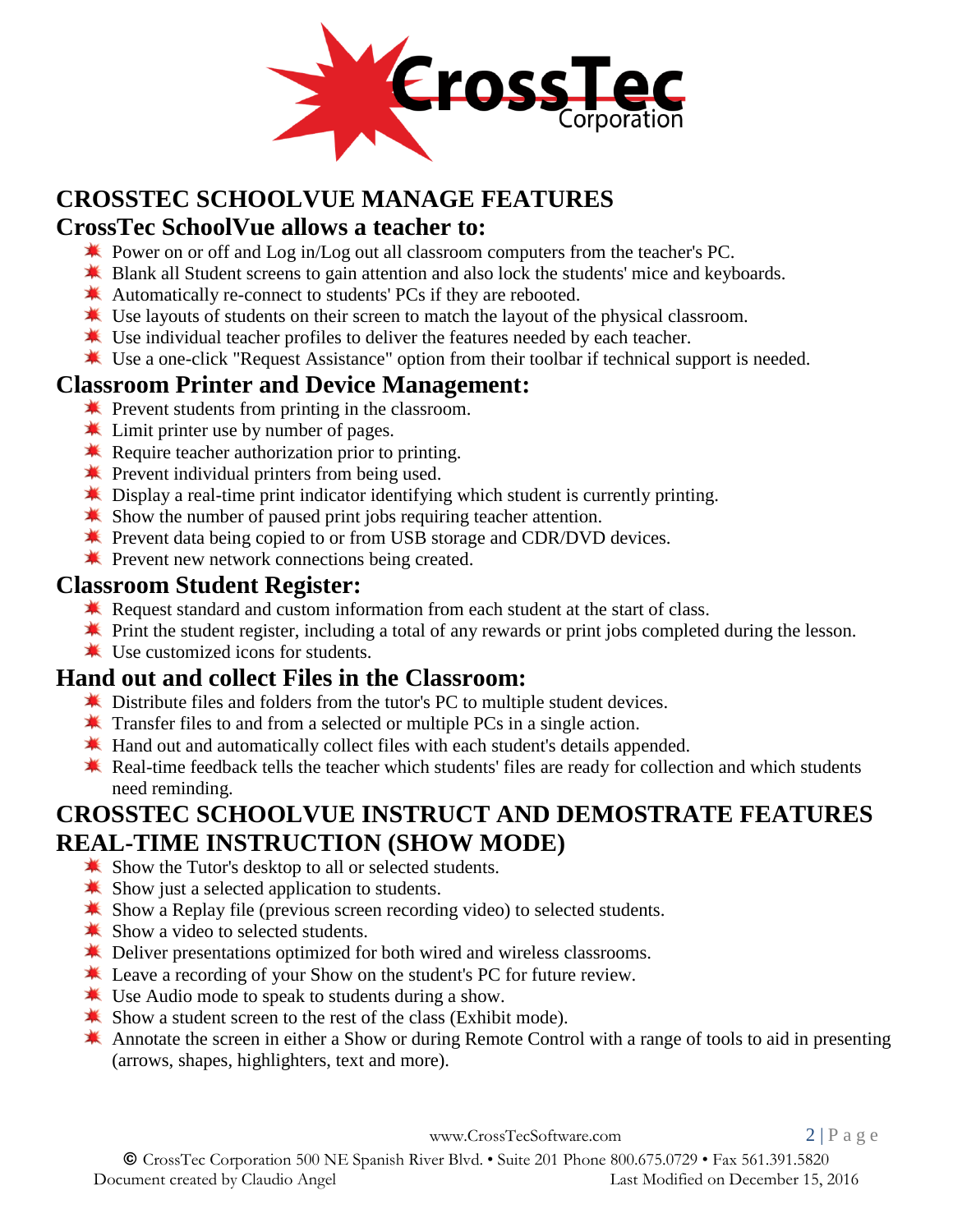

- **WIRTUAL WHITEBOARD:** A simple Whiteboard is integrated directly within the Tutor software and is supported by a wealth of drawing tools for improved collaboration within the classroom. It can be shown in real time to all students in the class and, when needed, they can all interact with it.
- **K** GROUP LEADERS: A nominated Student can be assigned certain Tutor rights and act as a Group Leader until such privileges are revoked. Now includes a visual layout of leaders and their assigned group members.
- **CHAT AND AUDIO BROADCAST:** Open a chat discussion that all or selected students can join, enter their comments and share with the rest of the class - now with emoticons! Transmit the teacher's voice during a presentation. Audio support is included in all Show Screen and Remote Control sessions.
- **TEACHER TOOLBAR:** When the Tutor application is minimized, a convenient toolbar is provided for quick access to key features within CrossTec SchoolVue. This toolbar is optimized for use with interactive Whiteboards.

## **CROSSTEC SCHOOLVUE MONITOR AND CONTROL**

#### **VIEW STUDENT SCREENS IN REAL TIME (MONITOR MODE)**

- Monitor the entire class in a single view with adjustable thumbnail sizes.
- Overlay additional information including: active application or active website.
- **X** Zoom in on a selected student for an optimized high-definition thumbnail.
- **K** Remotely control the student screen to instruct or remedy activity.

### **APPLICATION AND INTERNET MONITORING**

- **K** Monitor all student application and internet use.
- View both foreground and background applications and websites.
- **K** Remotely launch or close applications or web pages on all selected PCs in a single action.
- **K** Record a full history of application and internet use for each student.
- Allow only approved applications or websites to be used or simply prevent restricted ones from being opened.
- Force Safe Search on for supported search engines, preventing inappropriate content being returned within search results.
- **REAL-TIME AUDIO MONITORING:** Ideally suited for the modern language lab. Simultaneously view all student screens in a classroom and see in an instant which computers have live audio activity. Select one of the displayed student thumbnails to listen to the audio being played on that PC. Listen to a student's microphone feed and correct pronunciation, chat or simply engage with each student individually without disrupting the lesson.
- **INSTANT MESSENGER MONITORING:** In addition to the ability to prevent Messenger applications running within the classroom, CrossTec SchoolVue also provides real-time monitoring of specific Messenger applications, presenting the teacher with a real-time view of chat activity and content.
- **KEYBOARD MONITORING:** Keyboard monitoring is an important building block in detecting esafety issues and can be used to identify inappropriate behavior. Designed to be used in conjunction with application control, this component provides teachers with a concurrent insight into student activity and topic understanding. During a lesson, while all students are working using any approved application, the teacher can monitor the entire class and see quickly and easily their typed content and activity levels.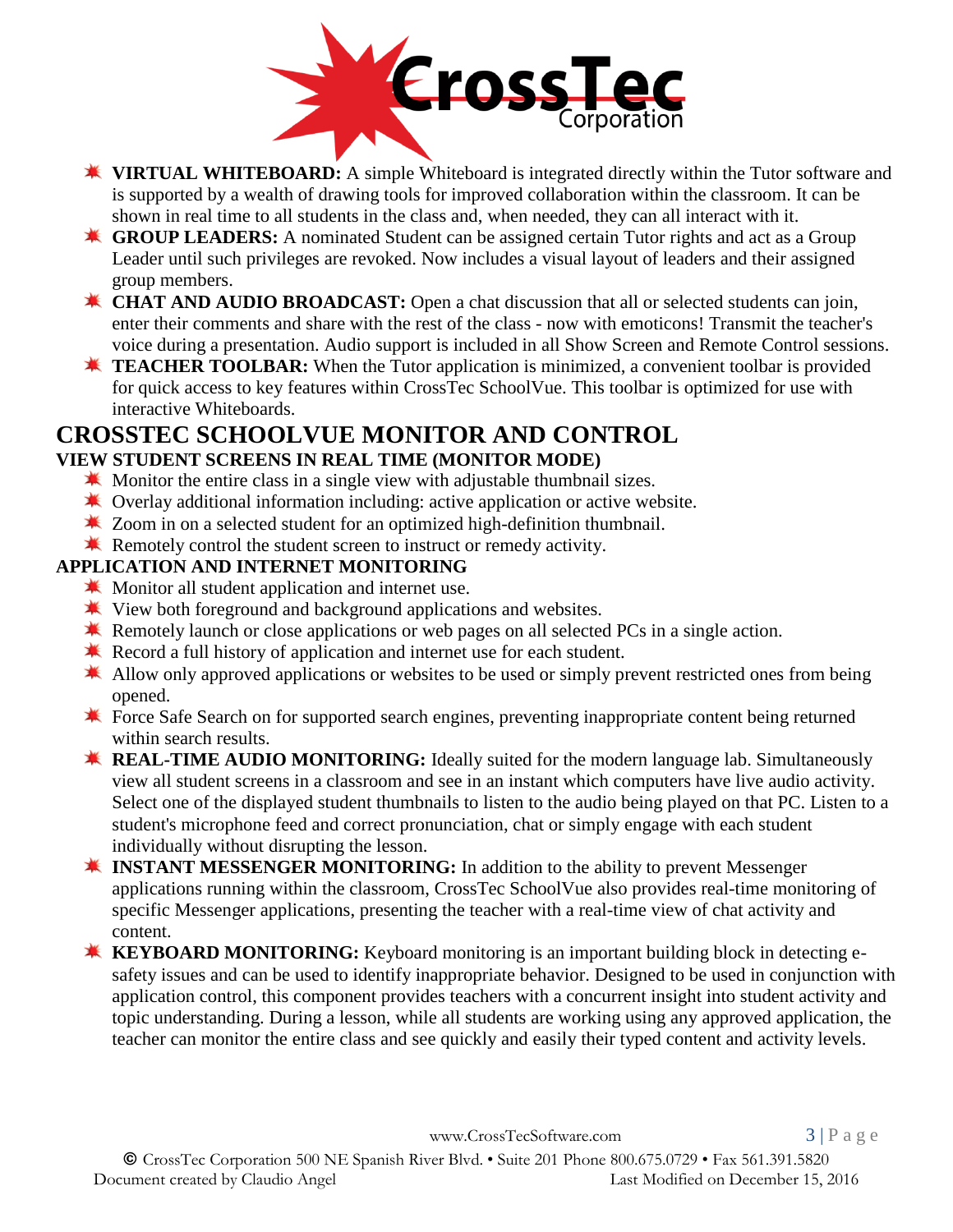

## **CROSSTEC SCHOOLVUE TEST AND ASSESS**

### **ASSESSMENT: QUESTION AND ANSWER (Q&A) MODULE**

- **First to Answer:** When the question has been asked, the teacher can set a 'thinking time' after which students indicate if they know the answer, with the teacher's desktop showing the order in which they answered. The teacher can choose the 'top x' fastest responders and the quickest student is asked for their answer. The teacher confirms if it is right or wrong and then has the option to bounce the question to subsequent students. Points can be awarded or deducted.
- **Enter an Answer:** The teacher enters the answer to a question in advance and students are prompted for their responses. Results are instantly displayed to the class and points awarded or deducted.
- **Pot Luck:** An alternative to First to Answer, the teacher can involve a number of randomly selected students.
- **Team Mode:** Students can be placed in teams allowing them to compete for rewards as a group. Teams can be created randomly or students can pick a team to join. Each team member enters their answer and the group's combined total is displayed.
- **Peer Assessment:** This encourages students to give feedback in response to an answer given by one of their classmates. They indicate if the answer given was correct or incorrect and the teacher's screen displays the results.

#### **STUDENT JOURNAL**

- $*$  Lesson details and objectives.
- **K** Teacher and individual student notes.
- Screenshots and notes from within a presentation.
- K Class or group survey results.
- $\text{\textbf{*}}$  Virtual Whiteboard screens.
- $\textbf{\textit{I}}$  Individual student test results.
- URLs of websites used during the lesson.
- Copies of any class Chat transcripts.
- Resources (these can be added to the same journal in subsequent lessons).
- **K** Create new pages directly within OneNote Class Notebooks.

#### **The Student Journal makes it easy for teachers by including:**

- Tutor Toolbar icon to indicate whether the teacher's journal is started (and the journal status is shown on their status bar).
- Addition of named chapters to the Student Journal.
- Inclusion of the Student Register in the teacher's journal.
- Automatic creation of bookmarks based on chapters.
- $\bullet$  Journal synchronization if the student has missed items, these can be inserted in the correct position in line with the teacher's journal.
- Customization of the journal with your school's logo.

#### **STUDENT SURVEYS**

- Create a survey using pre-supplied or custom responses.
- See instantly all responses and a summary for the class.
- **EXECT** Create groups dynamically based on student responses.
- Publish survey results to all students.